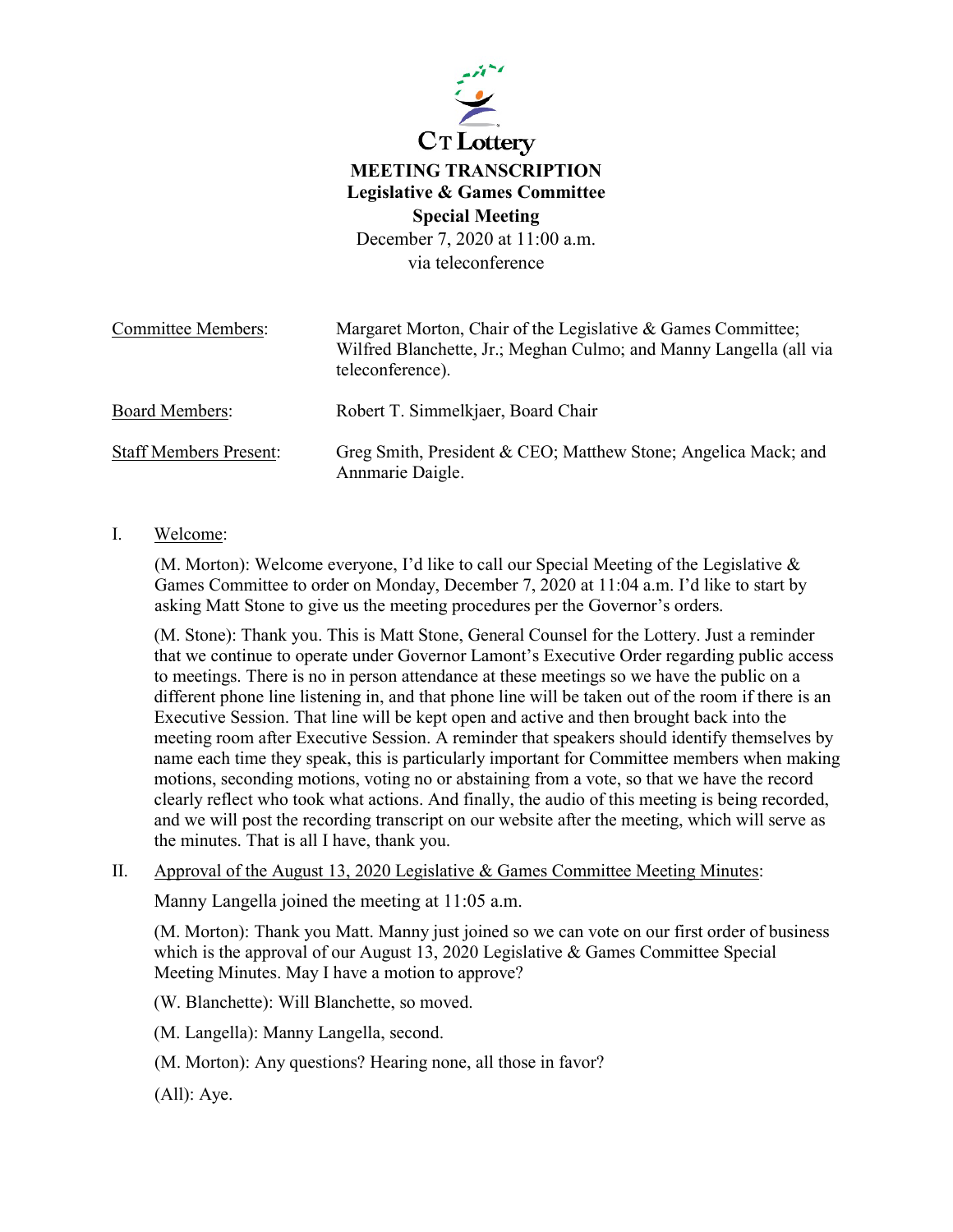(M. Morton): Opposed? Abstentions? Ok, thank you, the minutes from August 13, 2020 are approved.

## III. Review and Possible Action Re: Play 3 and Play 4 Game Rules:

(M. Morton): Next we are going to move onto the review and possible action of the Play 3 and Play 4 Game Rules. I will turn this back over to Mr. Smith to walk us through and then we'll have discussion.

(G. Smith): This is Greg Smith. I am actually going to introduce and turn this over to our new attorney with the CLC, Angelica Mack, she is here with us and she will take you through these rules changes. Before she does that I just want to be sure that you understand that the drafting and the need for the color coding and the explanations we gave in these documents was caused by our original plan to launch the game changes in November so we had you approve the changes in August. Then when the delay was brought forward and the games will not go in until February, that provided us a little more time and allowed us to do some additional improvements, so we are showing you some things you have already approved and some is new information for you. Angelica is well briefed on this and will take you through the critical points.

(A. Mack): Good morning everybody. As Greg said, back in August you all approved the substantive game changes which were the addition of the Wild Ball feature and pairs betting in Play 4, pairs betting already existed in Play 3. The new features and how those features operate remains the same. The changes that we are discussing today essentially improve, but do not fundamentally change, the game rules that you previously approved. I just wanted to clarify that. The summary that Greg sent you breaks the changes down into three categories: the yellow highlighted changes are essentially what you already approved with some additional changes made by CLC just to clean up and clarify the language; the highlighted green changes are changes that were requested by DCP and then the general changes that are just in the track changes document are changes that we made for accuracy, clarity and consistency.

(M. Morton): I want to thank you very much for all the highlights because it would have been difficult to follow without them, so thank you very much.

(A. Mack): Yes it certainly would have been. As far as the green DCP changes, we support the changes they made and feel that they improve the documents overall. The key changes that I would mention would be clarifying the definition of 'box' to explain the difference between a three-way box wager and a six-way box wager in Play 3; and the difference between a fourway box wager, a six-way box wager, a twelve-way box wager and a twenty-four-way box wager in Play 4. As someone who is new to this game and its somewhat complicated wager styles, I found this change to be quite helpful so I think that our players will appreciate that. They also requested that we add a definition of 'wild ball winning number' and some additional language clarifying the pairs bet in the definition of ticket. Both of those changes I think improved the documents and ward off any type of confusion and then they made some additional recommendations, replacing 'the Division of Special Revenue' with 'DCP', that simply modernizes the language. Of course once the legal department got their hands on the rules to address DCP's changes, we couldn't resist the urge to make more changes, because that's what we lawyers do. These were not substantive changes, we really focused more on cleaning up the documents for accuracy, consistency and clarity across the four documents for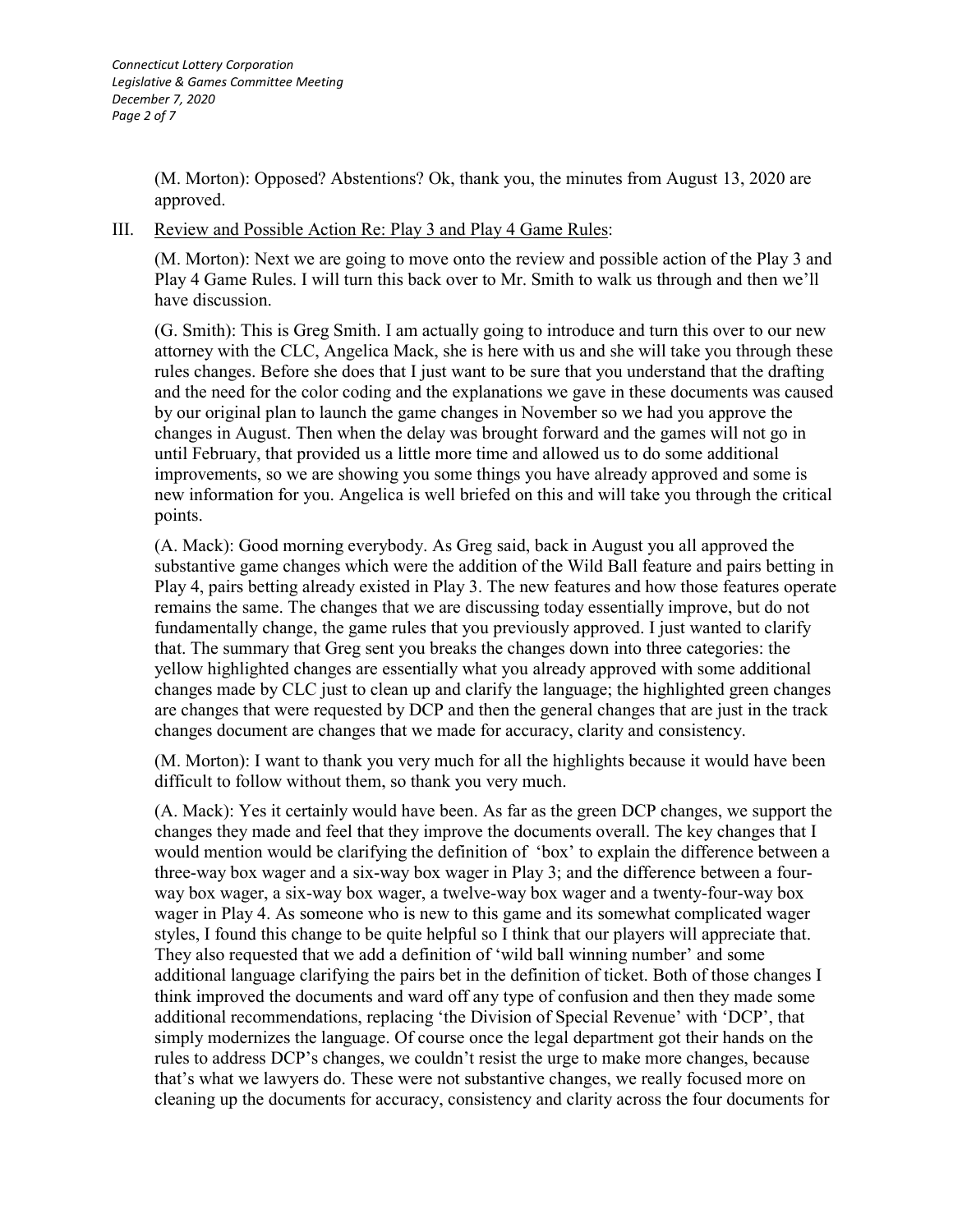these games as well as our other games. For example, we replaced the term 'multi-draw' with the term 'advanced action' which is what we use in our other draw games; we deleted 'Connecticut' from the references to the game name also for consistency with the other games; we cleaned up the definition section by alphabetizing the definitions; deleted defined terms that are not used in the rules; we incorporated the language from the prior amendments into the rules so now we have one cohesive document with all of the rules. The goal was really to improve the documents so that you hopefully never have to deal with this type of situation again.

(G. Smith): This is Greg, are there any questions from the Committee members regarding the changes?

(M. Morton): I don't have any changes; thank you for the clarity. Any other questions or suggestions from Committee members?

(G. Smith): If you are ready and because we have the quorum, would you like to vote on these?

(M. Morton): Yes, I have the resolution in front of me:

Resolved, that, after review and due consideration, the Legislative and Games Committee recommends to the Connecticut Lottery Corporation Board of Directors that the Board of Directors approve the Play 3 Day game rules changes as presented.

(M. Morton): May I have a second?

(M. Culmo): Meg Culmo, second.

(M. Morton): All those in favor?

(All): Aye.

(M. Morton): Any opposed? Good, that passes and we'll bring before the Board. OK, I'll read the next one.

Resolved, that, after review and due consideration, the Legislative and Games Committee recommends to the Connecticut Lottery Corporation Board of Directors that the Board of Directors approve the Play 3 Night game rules changes as presented.

(M. Morton): Is there a second?

(W. Blanchette): Blanchette, second.

(M. Morton): All those in favor?

(All): Aye.

(M. Morton): Any opposed? Ok, we're good. Thank you. The next one:

Resolved, that, after review and due consideration, the Legislative and Games Committee recommends to the Connecticut Lottery Corporation Board of Directors that the Board of Directors approve the Play 4 Day game rules changes as presented.

- (M. Morton): May I have a second?
- (M. Culmo): Meg Culmo, second.
- (M. Morton): All those in favor?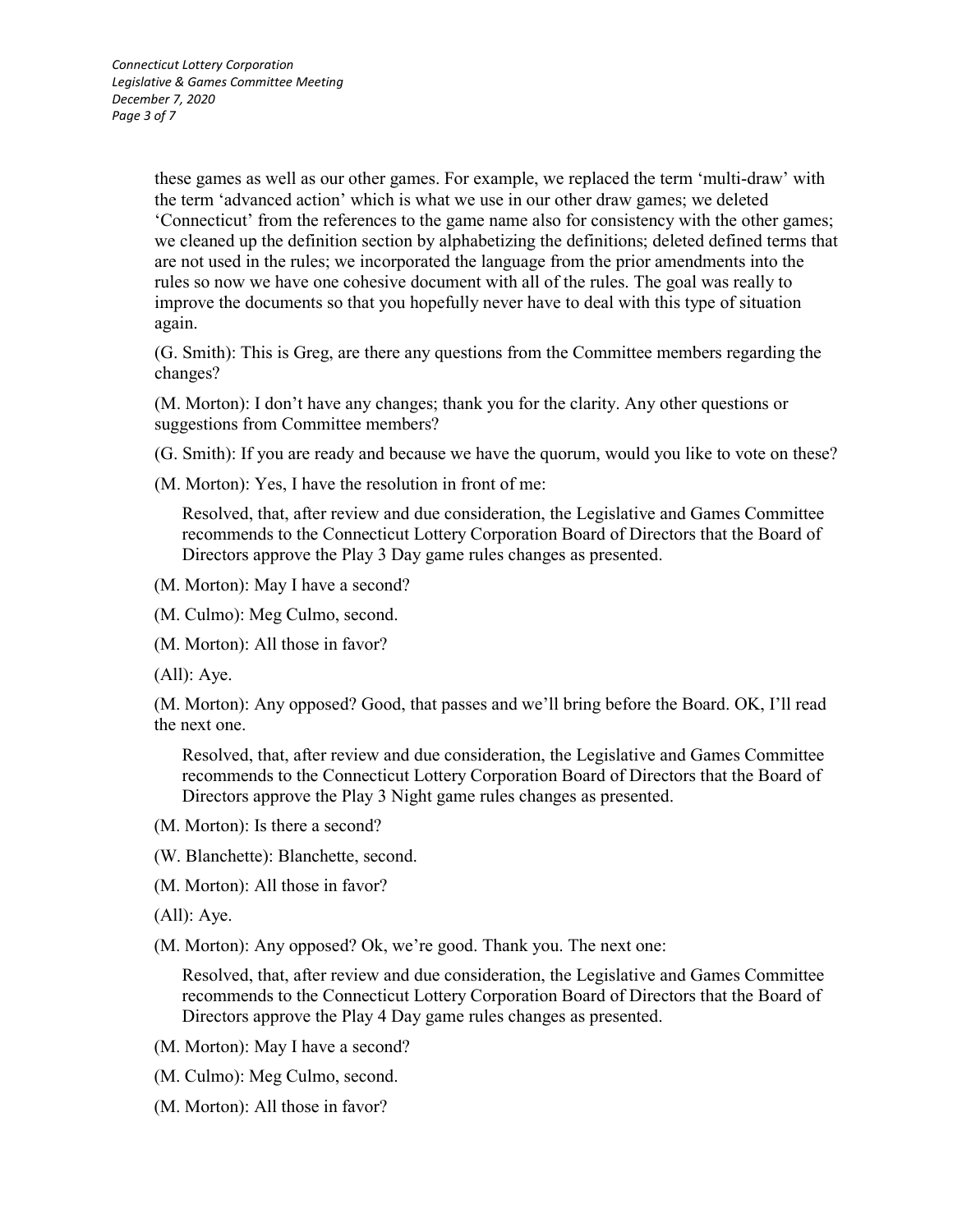(All): Aye.

(M. Morton): Any opposed? Thank you. The last one:

Resolved, that, after review and due consideration, the Legislative and Games Committee recommends to the Connecticut Lottery Corporation Board of Directors that the Board of Directors approve the Play 4 Night game rules changes as presented.

(M. Morton): Is there a second?

(M. Culmo): Meg Culmo, second.

(M. Morton): All those in favor?

(All): Aye.

(M. Morton): Thank you, the resolutions all pass and we'll be presenting this to the Board later this week for approval.

IV. Review of Fast Play Sales Report:

(M. Morton): Ok, we will move down the agenda to the Fast Play games report. Greg do you want to walk us through that?

(G. Smith): Yes, this is Greg. One of the charges of this committee is to review sales of the corporation, so we are reporting to you on the Fast Play game. The game has been selling now for just over four months. This report is something we've been reporting on a monthly basis internally and to the Department of Consumer Protection for their awareness on how this new game is performing. Some general comments for you, this game will likely reach somewhere between \$35 and \$40 million in sales this fiscal year. It was brought forward as a new game for us following the loss of the Lucky Links game which was delivering – from memory, less than \$5 million per year in sales so we have nice additional revenue being brought forward by the Fast Play games and we are seeing no cannibalization with the addition of this game, no drop in sales from other games. So this is good incremental revenue for us. The prize expense is performing as expected, really close adherence to our projected prize expense and any deviations that are showing up are based on our expectation or projection of a jackpot being won and of a certain value compared to the actual prize amount that is won. So showing over or under in our prize expense, it's as of that day. Because we experience on average two jackpot wins each week, it fluctuates within a few percentage points to normal, still within the close range that we expect. In the first four months we've had roughly 32 jackpot wins and those are spread across the three price points of the game – more frequently at the \$5 price point with certainly more interesting prize amounts there, and next with the \$2 price point where they win forty percent of the advertised prize, and last with six wins at the \$1 price point where the winner wins twenty percent of the advertised prize. Again the wins at these price points and the amount of wins is performing to our schedule even though sales are performing higher than we originally estimated. We also have good monitoring of this game by finance and security, any curiosities brought forward through what we look at or any reported concerns by any players are quickly followed up by the security department to ensure that things are being done properly, as we expect. So I just wanted to take a couple of minutes to report this new game to you and we continue to report all games at the full Board meetings, but thought it would be a nice chance to speak to this game to the Committee.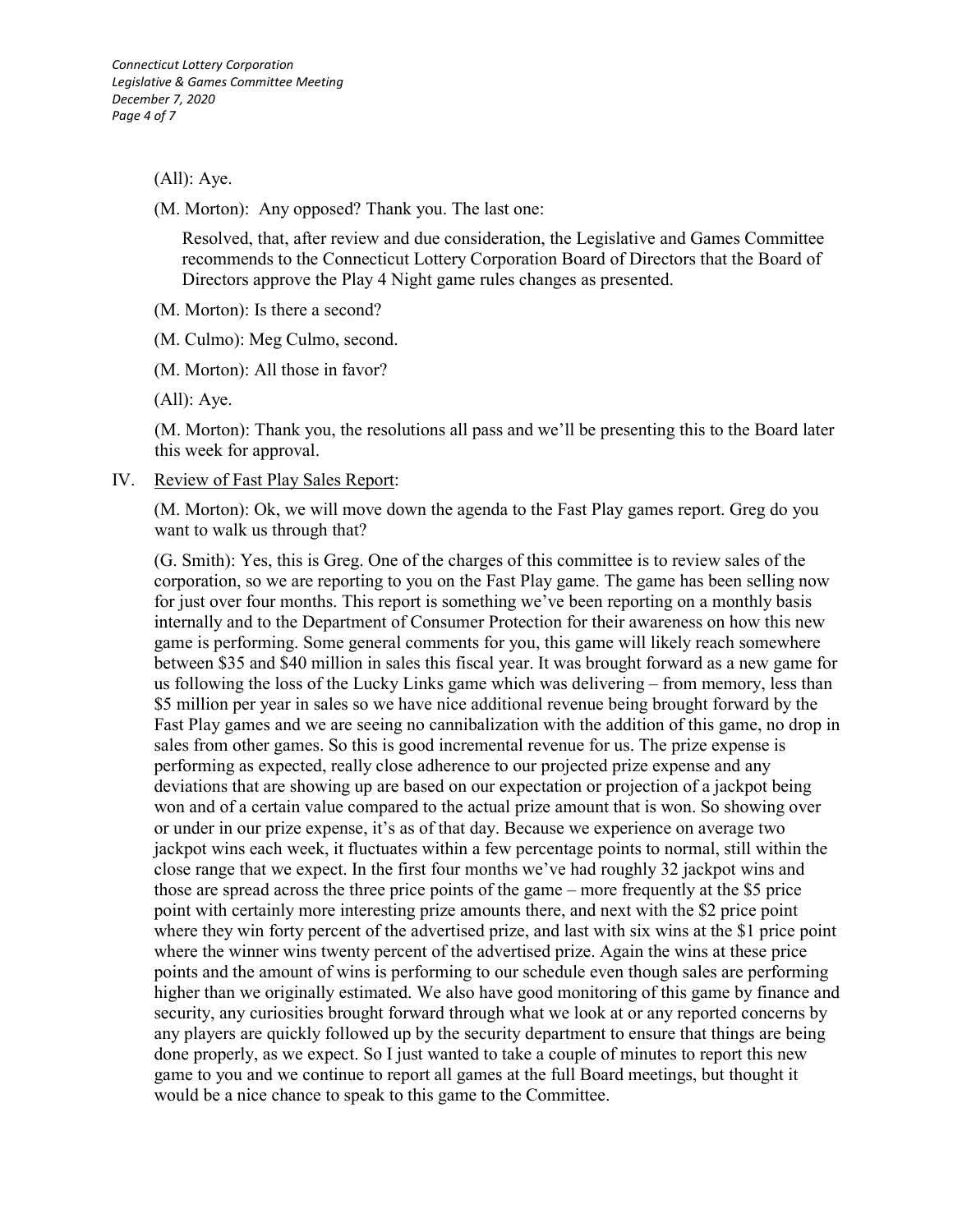(M. Morton): Thank you, we appreciate that. And I do like the new commercial with the clerk behind the counter. Any questions from anyone, suggestions? Thank you for the report, good game.

## V. Review of Legislative Agenda:

(M. Morton): Moving on to the Review of the Legislative Agenda. I do have one quick change for you, the Democrats in the House are 97-54, there was a recount and Fishbein is back in.

(G. Smith): Thank you, we will update that. This is Greg Smith, we provided the full written document to you to review. We are all learning that there will be some adjustments to operating methods for the legislature as we move through the session, and we will participate as fully as possible with all of the topics that relate directly to the lottery. We will be monitoring this session to stay in tune with how the topics and the bills progress during the session. And an additional note, we have posted a position for a Government Relations Manager and I am in the midst of the interview process for that, to have someone come in and help lead our legislative efforts whether virtually or in person, based on what is allowed for this session.

(M. Morton): Thank you, a tough time to come in – one of the things about being a government relations person is the face-to-face and personal contacts; Zoom is working well here but I hate it for committee meetings and hearings, it's not going to be an easy move.

(G. Smith): Yes and we are taking that into consideration as we move forward in this evaluation process. Continuing on, I'm going to touch on the topics in Section II, probably no surprise the iLottery program, we are bringing that forward again. Last session that was interrupted, the iLottery was a component of the Governor's budget bill which was a great position for us to be in. The goal for this year is that we remain in the Governor's budget bill and continue our discussions with OPM so we can be kept abreast of their plans to do that and if they do not the thought is that we would plan to bring it forward on its own if that is the condition we were left in. We still believe it is a good thought, the support that existed for it last session in the administration, and I hope that we are in that same condition in the next few weeks. Sections B and C for iLottery are also topics that we continue to monitor and that's related to the third party ticket distribution as well as retailer incentive or commission under iLottery. We believe there are ways to address those without putting it into statutory language so we are going to be monitoring it more from the standpoint that our preference being that language about those is not in statute but we'll have those as operating models to work with. Any questions on iLottery at all? Those were Sections A, B, and C. Seeing and hearing none, Section D is the Freedom of Information for voluntary self-exclusion for responsible gambling, that's been an ongoing request. Its primary purpose is to allow people who self-exclude to maintain that privacy aspect. We will continue with that and hope to have language that allows that and hope the folks that manage the Freedom of Information Commission support that exclusion as well. Next, just touching lightly on sports betting, we have talked about this for the last couple of sessions. The Lottery has continued to bring forward a plan that recommends us as a primary operator for statewide online and statewide retail. We have brought forward revenue projections and overall sales projections that we think have been thoughtfully prepared and have spoken with a variety of folks in the legislature as well as within the administration in the last two years. We continue to push for that but believe that the topic as complicated as it is, it won't surprise me if it is worked on in the administration and that we learn more about it from those discussions. We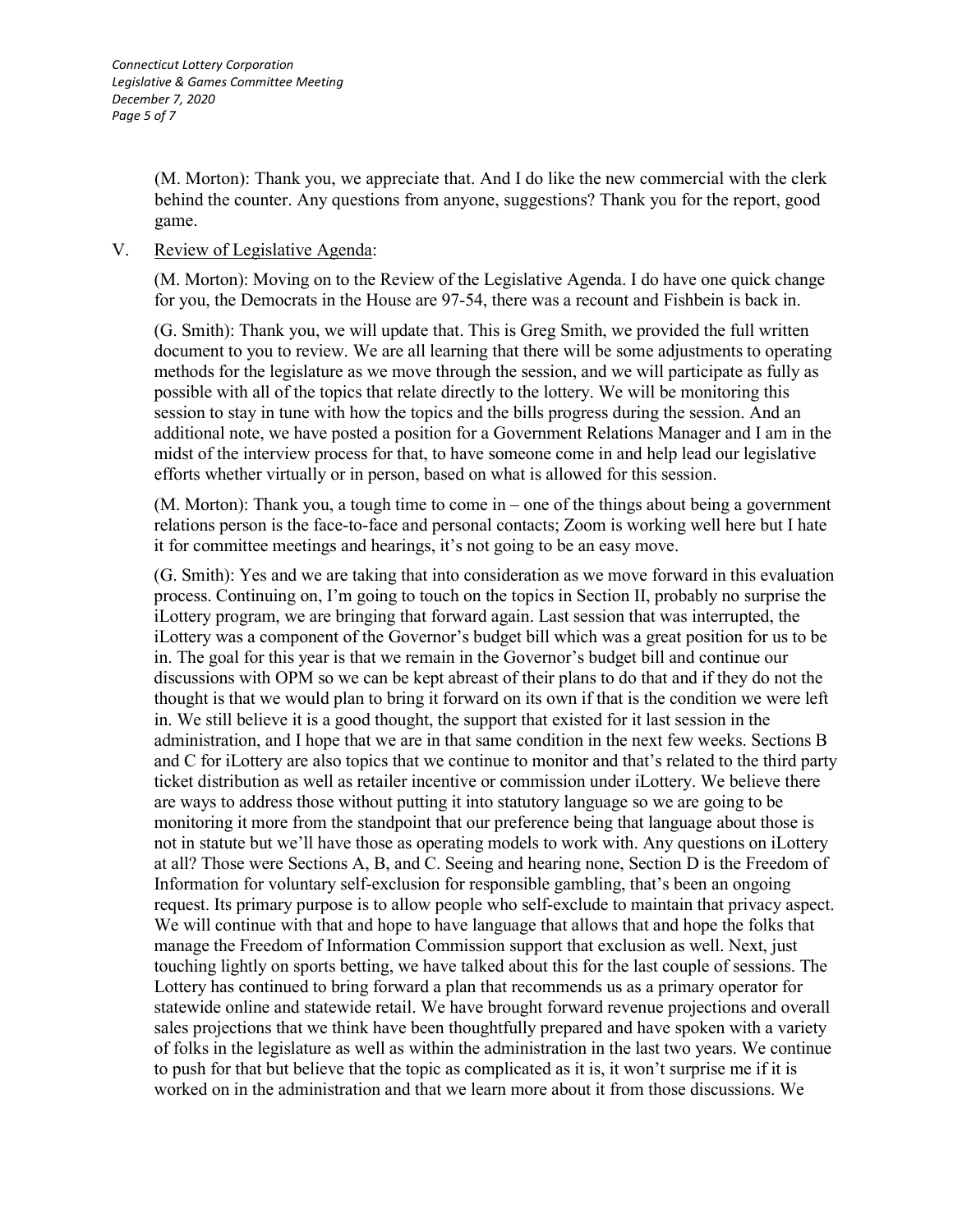continue to stand ready to explain the numbers we've brought forward and the value of Lottery running it for the State.

(M. Morton): Thank you for staying on top of that, it's going to be an interesting piece of legislation.

(G. Smith): I think it could be. Lastly, Section III lists a variety of topics or initiatives that we are keeping our eye out for, these topics have been very similar from prior years whether it's changes to the reporting by quasis, monitoring the casino expansion, different issues about winner anonymity, and then also requests for additional funding for responsible gaming. We always look for language about anything related to lottery whether it's from a retailer group, about winners and anything related to gaming. We continue to monitor these topics as well as any others that pop up. We have made our recommendations to this Committee and to the Board about our efforts about iLottery, about sports betting and in general monitoring these other topics. I can stop there and see if there are any questions or comments from the Committee members?

(M. Morton): No questions, I don't see any questions. Thank you for that. Did you want to talk about the regulatory issue?

(G. Smith): The very last topic on there is related to the regulations that the DCP has for Lottery – there were some modifications to the regulations that were brought forward, proposed by DCP, back in 2019 and they made it to a committee review and then were rejected without prejudice. We bring this up as part of this report because those can be picked up and brought forward and passed at any point. We had brought forward some recommendations or requests that were not supported but we can still work with these regulations, there is nothing bad for us; we were just looking for some additional clarity. If these are passed and make it through and become our current regulations we will modify and adapt to them as written. It's really just monitoring this because they made it half way through the system but not all the way through.

(M. Morton): Thank you. Any questions?

VI. Review of Draft Legislative and Games Committee 2021 Meeting Schedule:

(M. Morton): Very helpful in sending out a draft schedule for our 2021 meetings, which we will vote on. Do we need to discuss?

(G. Smith): This is Greg again. In general, the idea of having the regular, standing meetings approved for next year allows you to make changes to the agendas versus during a special meeting. We are proposing having these standing meetings and if the dates work when we get to that month, we'll have those meetings and have those flexibilities if necessary. If we do not see the need for a meeting we will cancel and if we feel the need to have additional meetings we can call a special meeting. Because of the session we are proposing the meetings in February, March, April, and May and then another in December such as this, knowing if we needed another one in between we would just call it.

(M. Morton): Thank you. I think it is very helpful, it's good for planning, although we are very good at pulling it together when we need to, much appreciated. May I have a motion to approve the draft Legislative and Games Committee Meeting Schedule for 2021?

(W. Blanchette): Will Blanchette, so moved.